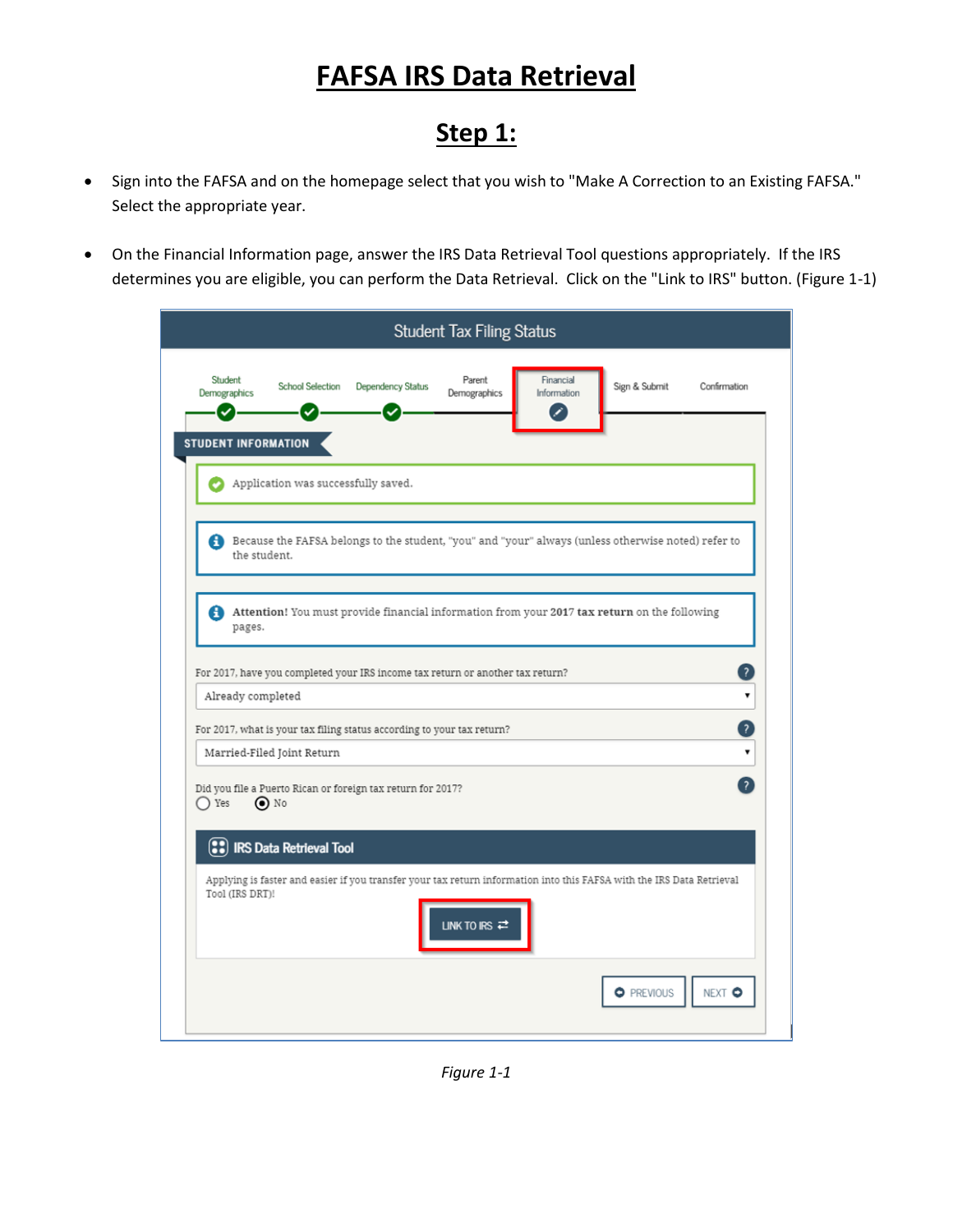You will be taken to a page that will inform you that you will be leaving the FAFSA. Click "Proceed to IRS Site". (Figure 1-2)



*Figure 1-2*

You will receive another warning that you are leaving the page. (Figure 1-3)



*Figure 1-3*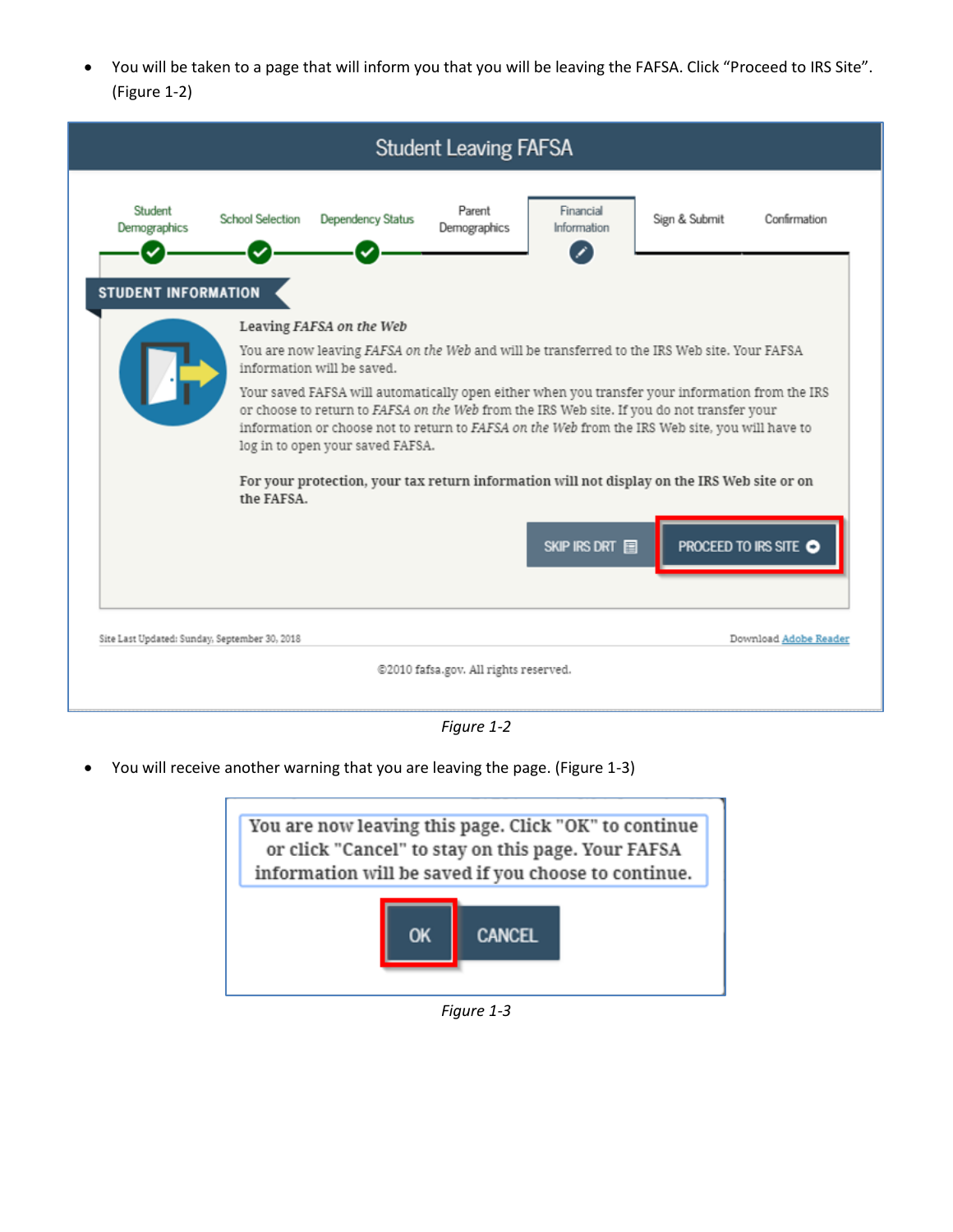Click "Ok" to agree to the authorized use page. (Figure 2-1)





Fill in the required information and click "Submit." (Figure 2-2)

| $\rm IRS_{.gov}$                                                                       | <b>Return to FAFSA   Log Out   Help</b>                                                                                                                                                     |  |  |  |  |
|----------------------------------------------------------------------------------------|---------------------------------------------------------------------------------------------------------------------------------------------------------------------------------------------|--|--|--|--|
|                                                                                        | <b>Español</b>                                                                                                                                                                              |  |  |  |  |
| <b>Get My Federal Income Tax Information</b>                                           |                                                                                                                                                                                             |  |  |  |  |
| See our Privacy Notice regarding our request for your personal information.            |                                                                                                                                                                                             |  |  |  |  |
| Enter the following information from your 20XX Federal Income Tax Return. <sup>●</sup> | <b>Required fields*</b>                                                                                                                                                                     |  |  |  |  |
| <b>First Name*</b>                                                                     | John                                                                                                                                                                                        |  |  |  |  |
| Last Name*                                                                             | Doe                                                                                                                                                                                         |  |  |  |  |
| <b>Social Security Number*</b>                                                         |                                                                                                                                                                                             |  |  |  |  |
| Date of Birth *                                                                        | 14<br>1970<br>10                                                                                                                                                                            |  |  |  |  |
| Filing Status * <sup>0</sup>                                                           | <b>Married-Filed Joint Return</b><br>۷.                                                                                                                                                     |  |  |  |  |
|                                                                                        | Address - Must match your 2016 Federal Income Tax Return.                                                                                                                                   |  |  |  |  |
| 20XX<br>Street Address <sup>*</sup>                                                    | 1234 Sample Street                                                                                                                                                                          |  |  |  |  |
| P.O. Box (Required if entered on your tax return) <sup>3</sup>                         |                                                                                                                                                                                             |  |  |  |  |
| Apt. Number (Required if entered on your tax return)                                   | 103                                                                                                                                                                                         |  |  |  |  |
| Country*                                                                               | <b>United States</b><br>7                                                                                                                                                                   |  |  |  |  |
| City, Town or Post Office *                                                            | <b>Sample City</b>                                                                                                                                                                          |  |  |  |  |
| State/U.S. Territory *                                                                 | California (CA)<br>۰,                                                                                                                                                                       |  |  |  |  |
| 7IP Code <sup>*</sup>                                                                  | 91321                                                                                                                                                                                       |  |  |  |  |
| Select the button below to exit the IRS system and<br>return to your FAFSA.            | By submitting this information, you certify that you are the person<br>identified. Use of this system to access another person's information<br>may result in civil and criminal penalties. |  |  |  |  |
| <b>Return to FAFSA</b>                                                                 | Submit                                                                                                                                                                                      |  |  |  |  |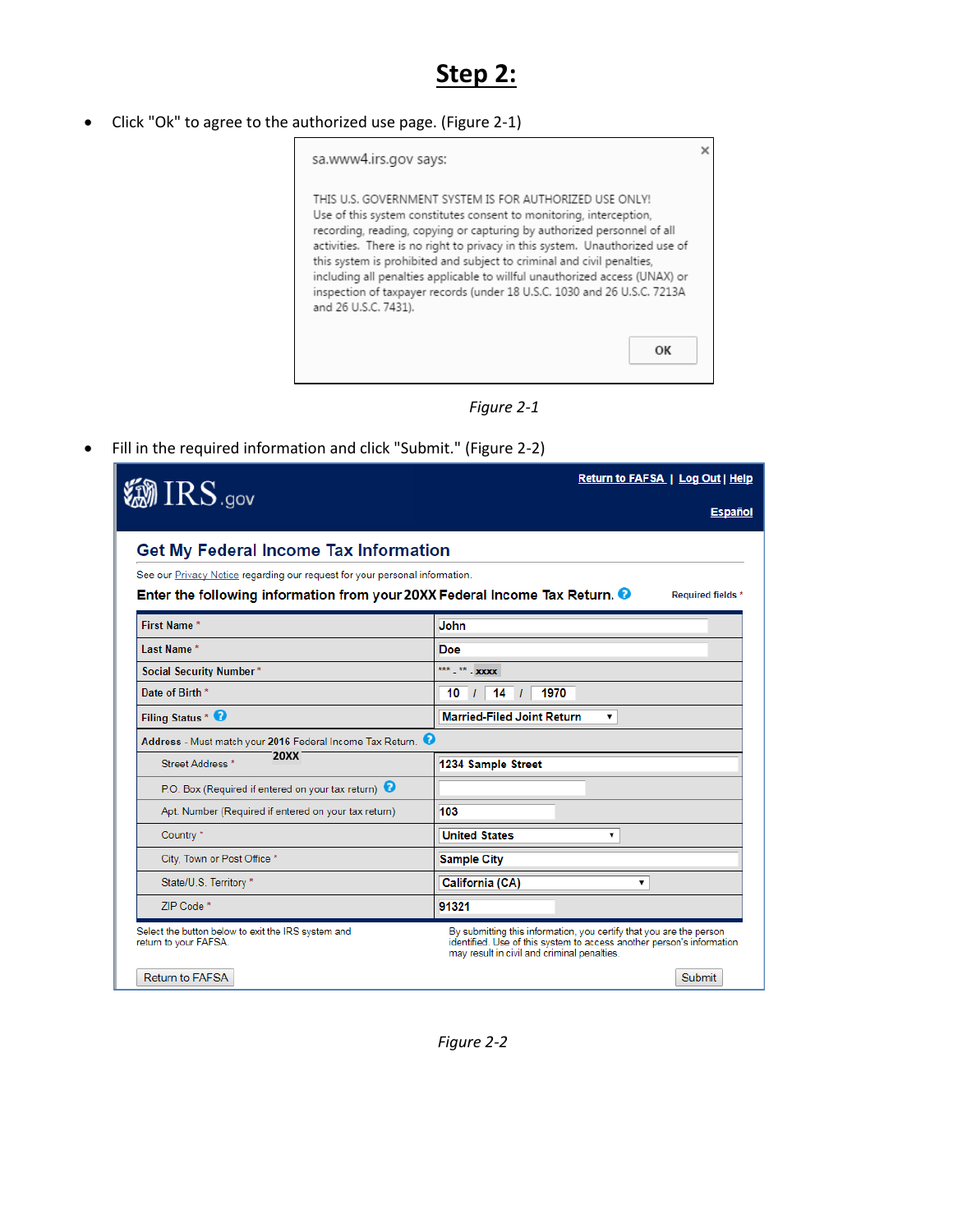Verify the information you entered, select "Transfer My Tax Information into the FAFSA" and click "Transfer Now". (Figure 2-3)



#### Return to FAFSA | Log Out | Help

### **20XX Federal Income Tax Information**

#### John A & Jane A Doe

Based on the information you provided, the Internal Revenue Service (IRS) located your income tax return. With your permission below, the IRS will securely transfer your tax information to the U.S. Department of Education (ED) to populate any applicable FAFSA® questions.

For your protection, the IRS will not display your tax information and will further encrypt any tax information transferred using the IRS DRT; therefore, ED is unable to display your tax information on your FAFSA form.

The data retrieved from your tax return is limited to the items listed below as you reported to the IRS:

| Tax Year<br>Name(s)<br>Social Security Number<br><b>Filing Status</b><br><b>IRS Exemptions</b>                                                                                                                                                                                                                                                                      | Type of Return Filed<br>Adjusted Gross Income<br>Income Earned from Work<br>Income Tax<br><b>Education Credits</b>                                                                                                                                       | <b>Untaxed Pensions</b><br>Untaxed IRA Distributions<br>Tax-exempt Interest Income<br><b>IRA Deductions and Payments</b><br><b>Status of Amended Returns</b><br>Received |                 |  |  |  |
|---------------------------------------------------------------------------------------------------------------------------------------------------------------------------------------------------------------------------------------------------------------------------------------------------------------------------------------------------------------------|----------------------------------------------------------------------------------------------------------------------------------------------------------------------------------------------------------------------------------------------------------|--------------------------------------------------------------------------------------------------------------------------------------------------------------------------|-----------------|--|--|--|
| Refer to your tax records if you have a question about the values you reported.                                                                                                                                                                                                                                                                                     |                                                                                                                                                                                                                                                          |                                                                                                                                                                          |                 |  |  |  |
| Print this page for your records before choosing an option below.                                                                                                                                                                                                                                                                                                   |                                                                                                                                                                                                                                                          |                                                                                                                                                                          |                 |  |  |  |
| Transfer My Tax Information into the FAFSA Form<br>The tax information provided to fafsa.gov will populate the answers to the appropriate FAFSA<br><b>Transfer Now</b><br>questions. After the FAFSA questions are populated, your IRS session will end and you will return to<br>your FAFSA form. Check this box if you are choosing to transfer your information. |                                                                                                                                                                                                                                                          |                                                                                                                                                                          |                 |  |  |  |
|                                                                                                                                                                                                                                                                                                                                                                     | Do Not Transfer My Tax Information and Return to the FAFSA Form<br>By clicking the "Do Not Transfer" button, you are choosing not to transfer your tax information<br>electronically. Your IRS session will end, and you will return to your FAFSA form. |                                                                                                                                                                          | Do Not Transfer |  |  |  |

*Figure 2-3*

Continued below….